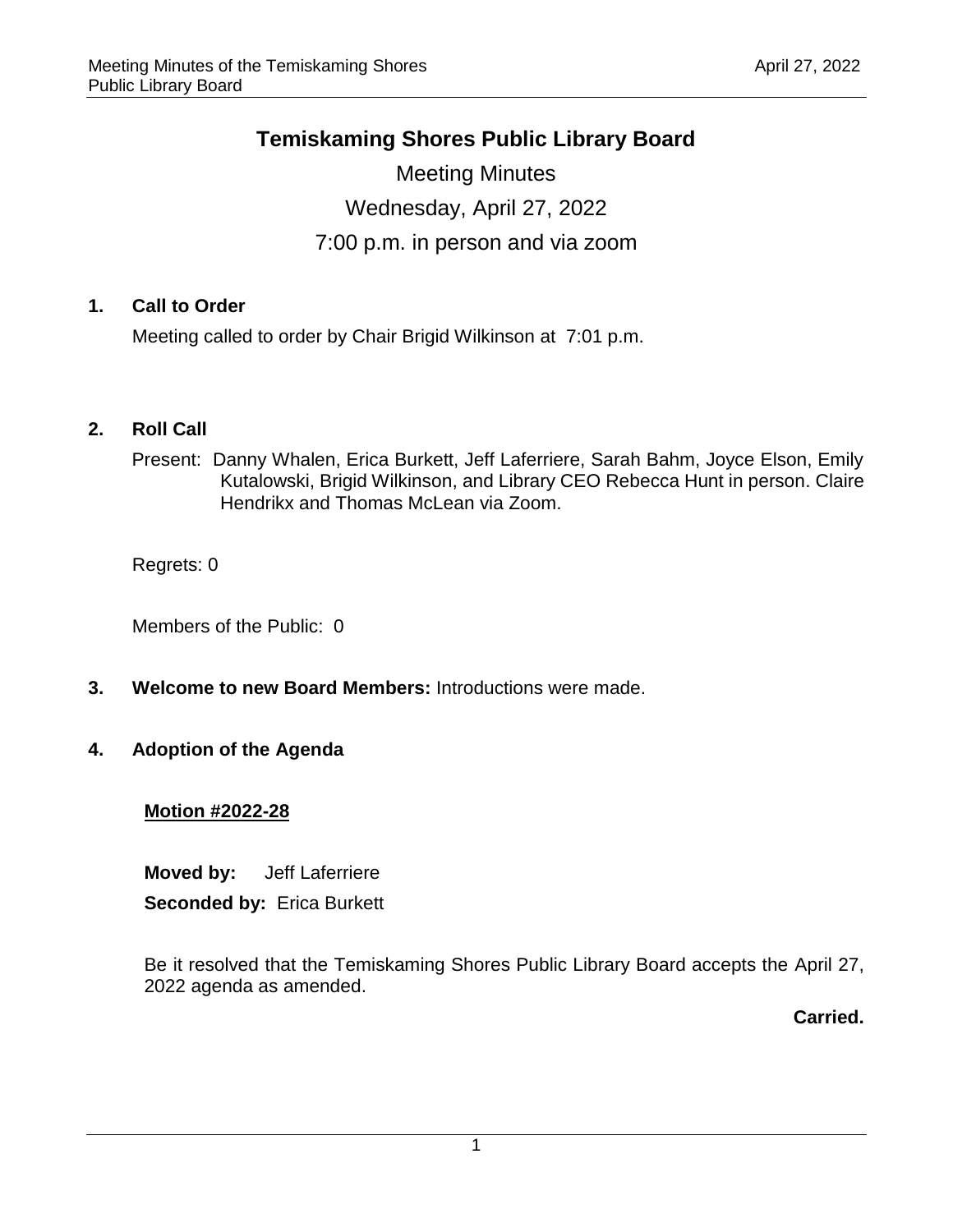**Addition: New Business**

- **d. Report LIB-03-2022 IDA Ontario Mini Grant application**
- **e. Board Assemblies Report by Emily Kutalowski**
- **5. Declaration of conflict of interest: None.**
- **6. Adoption of the Minutes**

## **Motion #2022-29**

**Moved by:** Danny Whalen **Seconded by:** Claire Hendrikx

Be it resolved that the Temiskaming Shores Public Library Board approves the minutes of the meeting held on Wednesday, March 23, 2022 as presented.

**Carried.**

## **7. Business arising from Minutes**

**a. Community Fridge project update:** MOU provided by group. The Board reviewed and discussed the MOU. The Library Services Committee will meet to make edits and suggestions.

## **8. Correspondence:**

- **a.** From Ecole secondaire catholique Sainte-Marie. May Ball bursary. For information.
- **b.** From Timiskaming District Secondary School. 2022 May Ball bursary. For information.
- **c.** From The Temiskaming Foundation. 2022 May Ball fund disbursement. For information.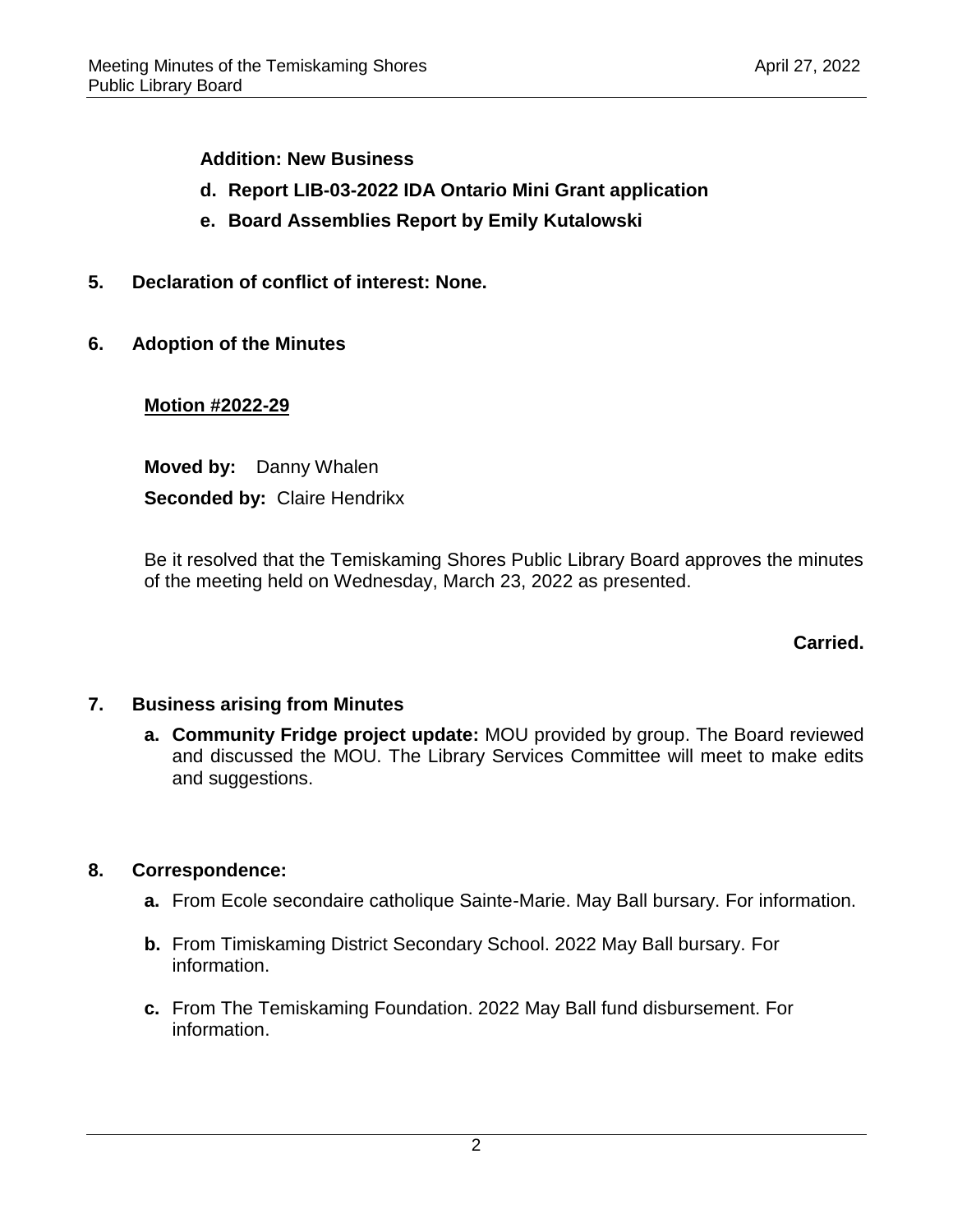## **9. Secretary–Treasurer's Report**

Report and monthly financial statement included in the trustees' information packet

## **Library CEO's Report April 19, 2022**

**Build with Rise CO2 Monitors:** A company which manufactures CO2 monitors has donated three CO2 monitors to the library to circulate to cardholders. The library's commitment will be to allow them to put discount certificates in with the monitors in case anyone wishes to purchase them, and to allow them to put their logos on promotional materials. The monitors will be circulated for three weeks at a time, and will have a flyer enclosed on how to set up and interpret the data. Peterborough Public Library has a similar program described in this link: [https://www.peterborough.ca/en/news/peterborough](https://www.peterborough.ca/en/news/peterborough-library-to-lend-carbon-dioxide-monitoring-devices.aspx)[library-to-lend-carbon-dioxide-monitoring-devices.aspx](https://www.peterborough.ca/en/news/peterborough-library-to-lend-carbon-dioxide-monitoring-devices.aspx)

**CBC/Radio Canada pilot project:** I had a meeting with Valérie Landry and Chris Skinner from CBC and Radio Canada about partnering with libraries on an information portal they are developing to help facilitate access to their services for rural Canadians, newcomers, indigenous people, children and Francophone populations. They were referred to our library by Ontario Library Services. They have verbally invited our library to participate in a pilot project for the portal, which they hope will be ready to pilot within the next few months. Our commitment would be to allow access to the portal on our website and to promote the portal using social media, our website, brochures, word of mouth, radio and the newspaper. They will share statistics and other findings about people's usage of the portal with us.

**Centre d'Education des Adultes:** We are partnering with the Centre d'education des adultes to provide sessions on how to learn to use tablets in French. We are providing the space and use of our wifi for the sessions free of charge and they will teach participants on how to use the Libby app to access French ebooks and emagazines. Five sessions will take place in the months of April and May.

**Ontario Library Association (OLA) Research and Education Committee:** The Committee is preparing a benchmarking/resiliency survey to be sent out to all OLA members libraries in early June. The results should provide data to benchmark how libraries are emerging from the pandemic and can be used to measure against future survey results.

**Public Library Operating Grant application:** The grant application was filed and signed off by the Ministry.

**Seed Library request:** We have had a request that the library start a seed library. I have said we will investigate how to do this and a staff member has shown interest in helping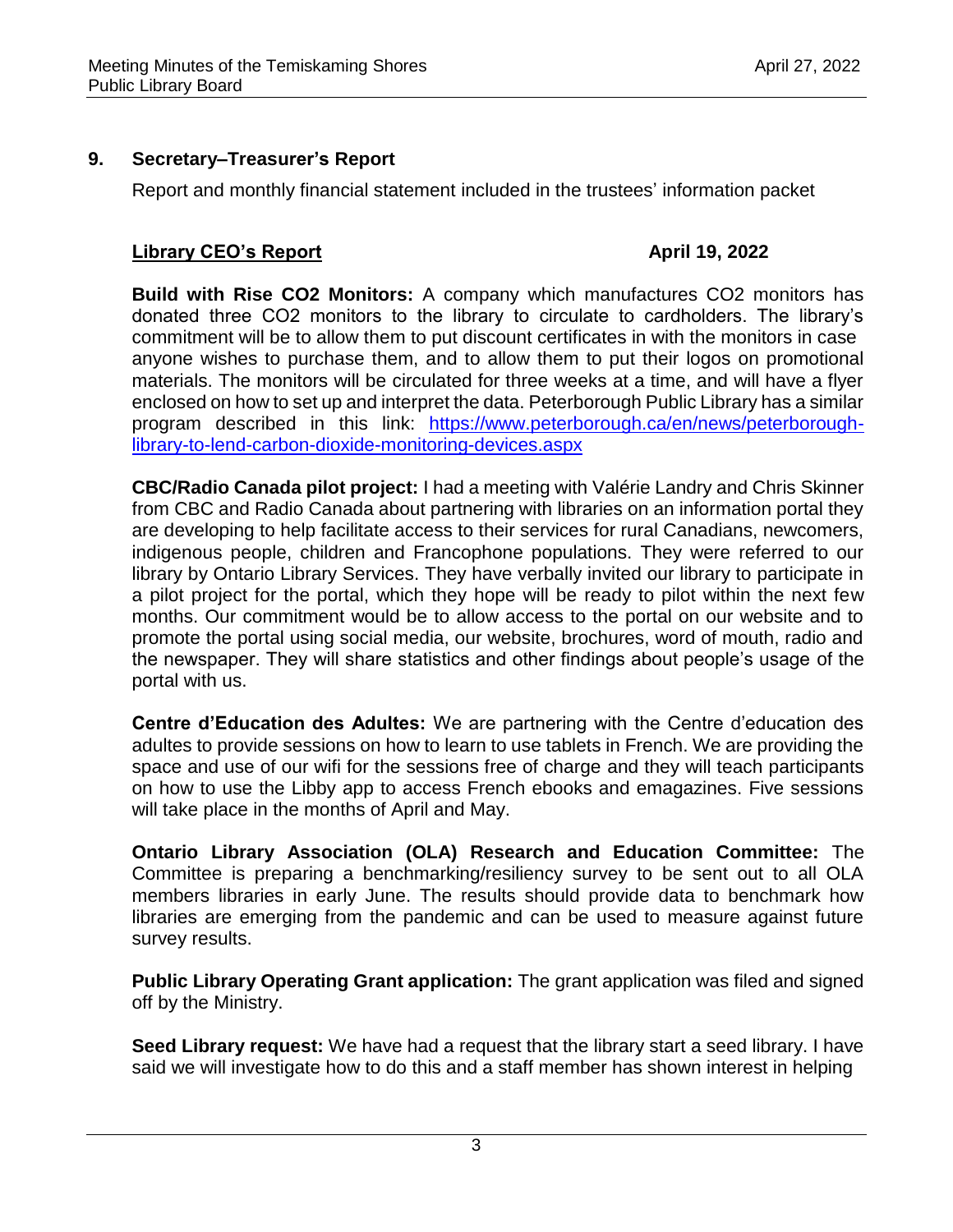to get this program going. We may not be able to get organized this year, but will try for next year if it seems feasible.

## **Programming:**

BIA Easter Hop: April 16 NEOFACS Story Walk ®: May 2-6 Spring Preschool Storytime: Wednesdays beginning May 4 Gadget Helper: Thursdays by appointment

The board suggested the CEO reach out to local doctor's offices and social services agencies to advertise the Ontario Parks Day Pass lending program in light of the provinces' promotion of physical activity and the ability of agencies to prescribe physical activity as part of a medical/mental health regime.

## **Finances and Statistics**

The Board reviewed the financial and statistical reports as provided by the CEO.

## **Motion #2022-30**

**Moved by:** Jeff Laferriere

**Seconded by**: Emily Kutalowski

Be it resolved that the Temiskaming Shores Public Library Board accepts the April Secretary-Treasurer's report and Financial report.

## **Carried.**

## **10. Committee Reports:**

- **a.** FINANCE AND PROPERTY: Nothing to report.
- **b.** PLANNING, POLICY, PERSONNEL AND PUBLICITY: Provided input on policies via email.
- **c.** STRATEGIC PLANNING: Nothing to report.
- **d.** LIBRARY SERVICES: Nothing to report.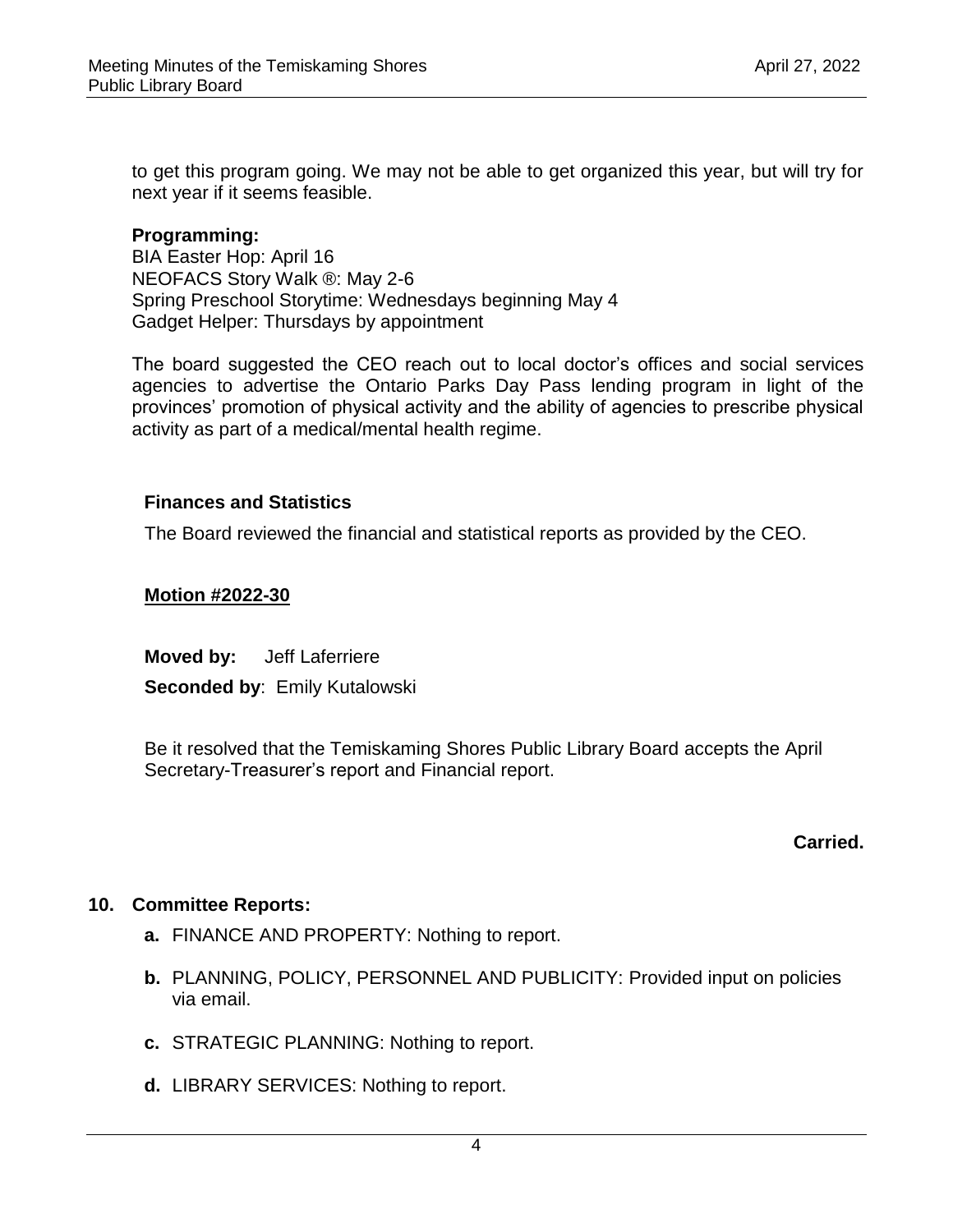#### **11. New Business:**

- **a. Bylaw review:** Does the Board wish to change/amend bylaws to allow virtual attendance at board meetings. Is permitted under the PLA but the Board may want to formalize. The Board will review all bylaws in 2023.
- **b. May meeting change of date:** The CEO requested the May meeting date be changed. The Board agreed to move the meeting to Wednesday, May 18 at 7:00 pm.
- **c. 2021 Annual Report and Infographic:** The Board reviewed the content of the annual report and infographic.
- **d. Report LIB-03-2022 IDA Ontario Mini-Grant application:** The Board reviewed the report.

## **Motion #2022-31**

**Moved by:** Erica Burkett **Seconded by**: Sarah Bahm

Be it resolved that the Temiskaming Shores Public Library Board acknowledges receipt of Administrative Report No. LIB-03-2022 and applies to the IDA Ontario Mini-Grant program for funds in the amount of \$500 to support making decodable books for children with dyslexia available in the library.

## **Carried.**

**e. Board assemblies report:** Emily Kutalowski gave a report on her attendance at the latest Ontario Library Services Board Assembly meeting.

## **12. Plan, Policy review and By-law review:**

**a. The Library and Political Elections.** Motion. **Motion #2022- 32** 

**Moved by:** Emily Kutalowski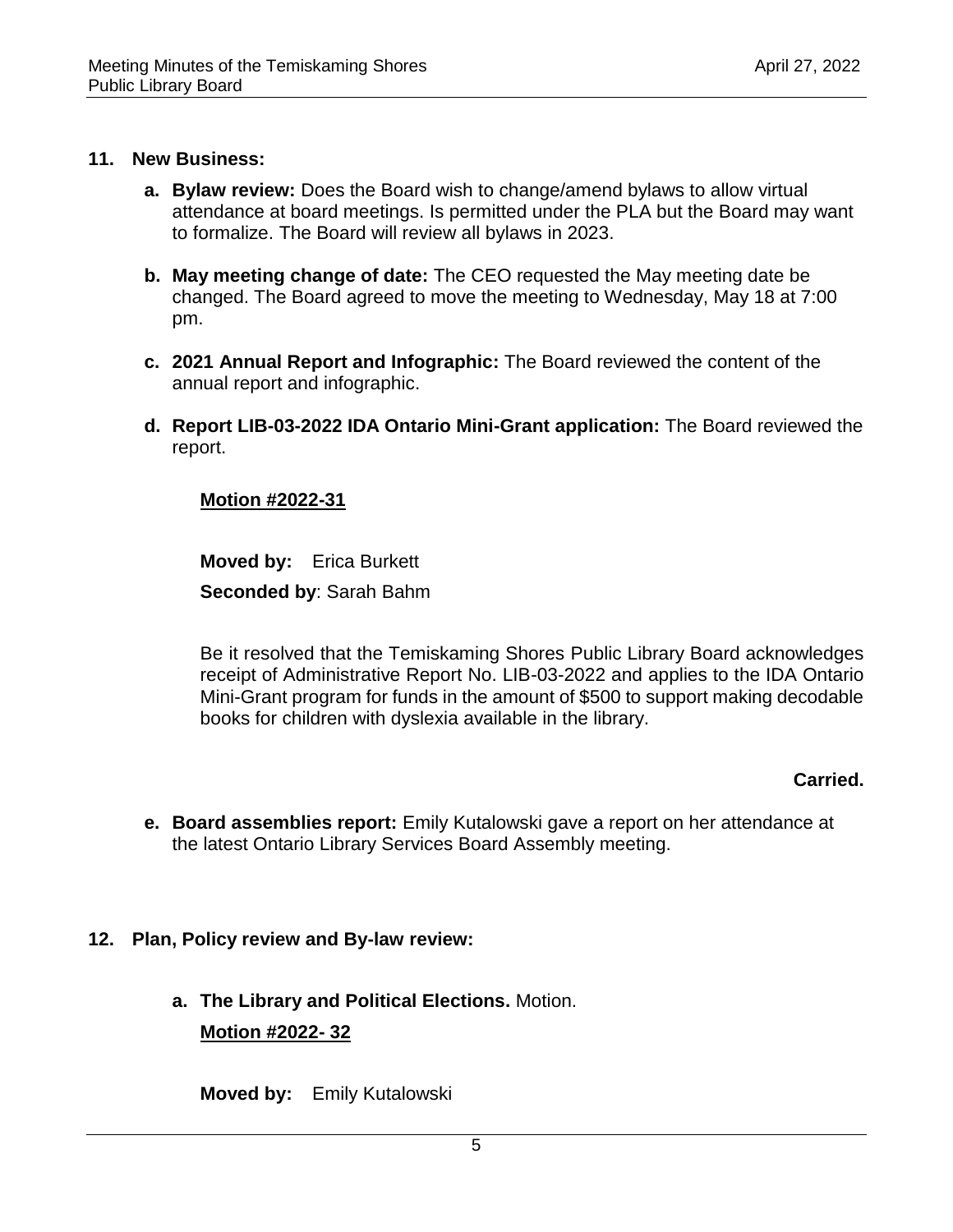## **Seconded by**: Joyce Elson

Be it resolved that the Temiskaming Shores Public Library Board accepts the policy The Library and Political Elections as recommended by the policy committee.

**Carried.**

# **b. Creator Space Facilities use policy.** Motion. **Motion #2022-33**

**Moved by:** Jeff Laferriere **Seconded by**: Emily Kutalowski

Be it resolved that the Temiskaming Shores Public Library Board accepts the Creator Space Facilities use policy as recommended by the policy committee.

**Carried.**

## **13.Closed session**

## **Motion #2022-34**

**Moved by:** Thomas McLean

**Seconded by:** Claire Hendrikx

Be it resolved that the Temiskaming Shores Public Library Board goes into closed session at 7:59 p.m. in regards to identifiable individuals.

**Carried.**